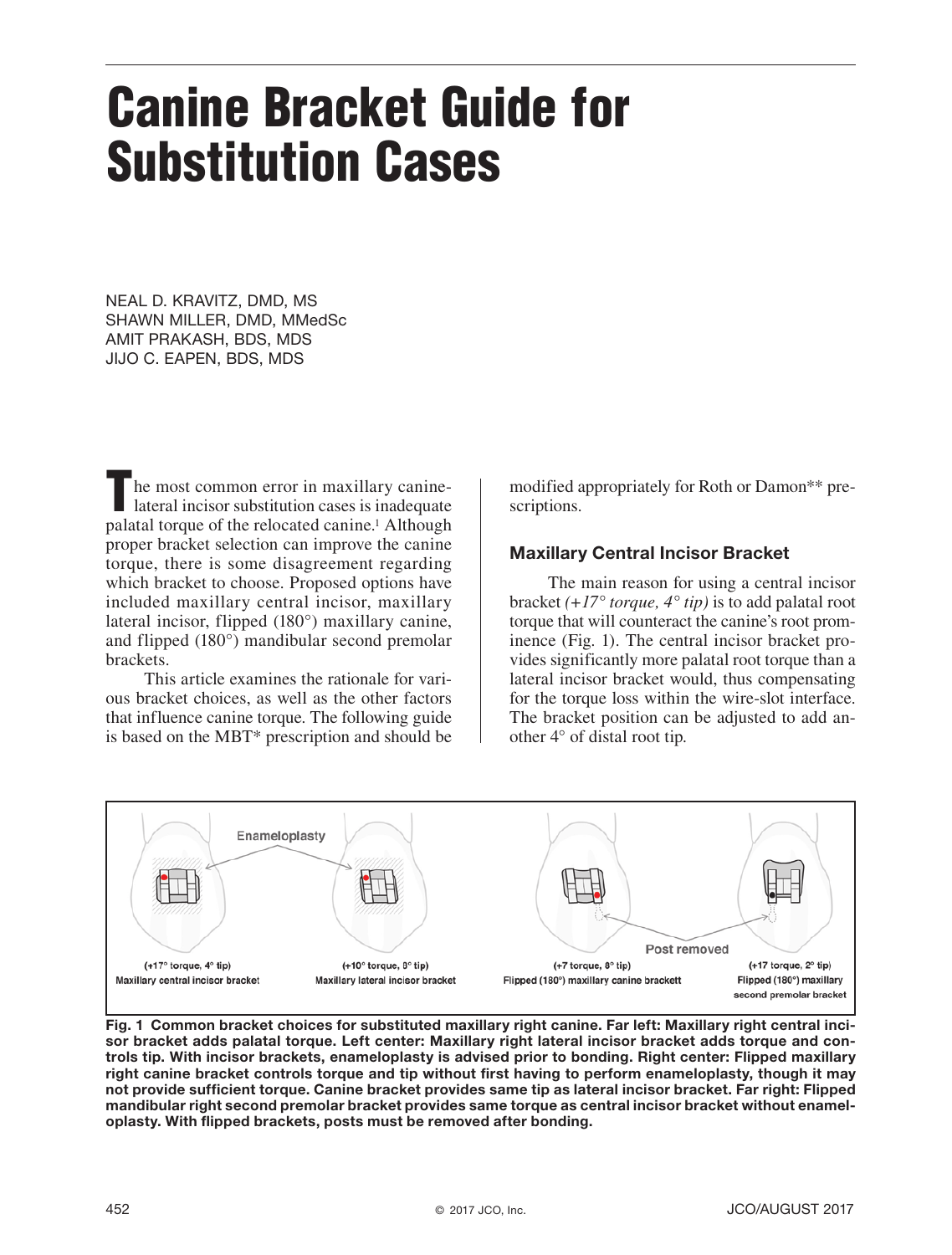

Dr. Kravitz is an Associate Editor of the *Journal of Clinical Orthodontics* and in the private practice of orthodontics at 25055 Riding Plaza, Suite 110, South Riding, VA 20152; e-mail: nealkravitz@gmail.com. Dr. Miller is in the private practice of orthodontics, Orange, CA. Dr. Prakash is a Reader and Dr. Eapen is a postgraduate student, Department of Orthodontics and Dentofacial Orthopedics, People's College of Dental Science and Research Center, Bhopal, India.

### Maxillary Lateral Incisor Bracket

The rationale for using a lateral incisor bracket *(+10° torque, 8° tip)* is its added torque and tip control, as well as the simplicity of placing it on a tooth in the lateral incisor position. Because the distal tip is the same as that of the canine bracket, the slot will be parallel to the planned incisal edge.

Considering the flatter bases of both the maxillary central and lateral incisor brackets, enameloplasty is advised prior to bonding.

# Flipped Maxillary Canine Bracket

The most commonly recommended solution is a flipped canine bracket *(becomes +7° torque, 8° tip)* on the same side. The principle of "flip, don't switch" applies. Flipping the bracket reverses the labial root torque while the distal tip remains. This provides more torque and tip control without having to first reshape the canine.

### Flipped Mandibular Second Premolar Bracket

A lesser-known option is a flipped mandibular second premolar bracket *(becomes +17 torque, 2° tip)* on the same side. The main advantage is in

adding palatal torque without having to reshape the canine. A flipped mandibular second premolar bracket has the same palatal torque as a maxillary central incisor bracket. The bracket position can be adjusted for an extra 6° of distal root tip.

The curved bracket bases of the maxillary canine and mandibular second premolar adhere to the canine's facial curvature, so that enameloplasty is unnecessary prior to bonding. The flipped brackets do require removal of their posts after bonding.

#### Other Factors Influencing Canine Torque

Bracket selection will have little impact on torque if the archwire does not adequately fill the bracket slot. Torque is created by the physical interaction between the archwire and the slot. For every .001" of vertical play or "slop" between slot and archwire, approximately  $5^{\circ}$  of torque is lost.<sup>2</sup> We refer to this as the "1 to 5" rule of thumb (Fig. 2).

As an example, an .017" × .025" archwire in an .018" slot will have .001" of play, or approximately 5° of rotational freedom (.018" minus .017" equals .001", or  $5^{\circ}$  of torque loss). An .019"  $\times$  .025" archwire in an .022" slot will have .003" of play, or 10-15° of torque loss.

Theoretically, the torque loss of an .019" × .025" wire in an .022" slot would be calculated as 7.3°.3 In actuality, the torque loss is closer to 10-15°, because the dimensions of the bracket slots tend to be larger and the dimensions of the archwires smaller or more rounded than stated by the manufacturer<sup>4,5</sup>

<sup>\*</sup>MBT: Trademark of 3M Unitek, Monrovia, CA; www.3MUnitek. com.

<sup>\*\*</sup>Damon: Registered trademark of Ormco Corporation, Orange, CA; www.ormco.com.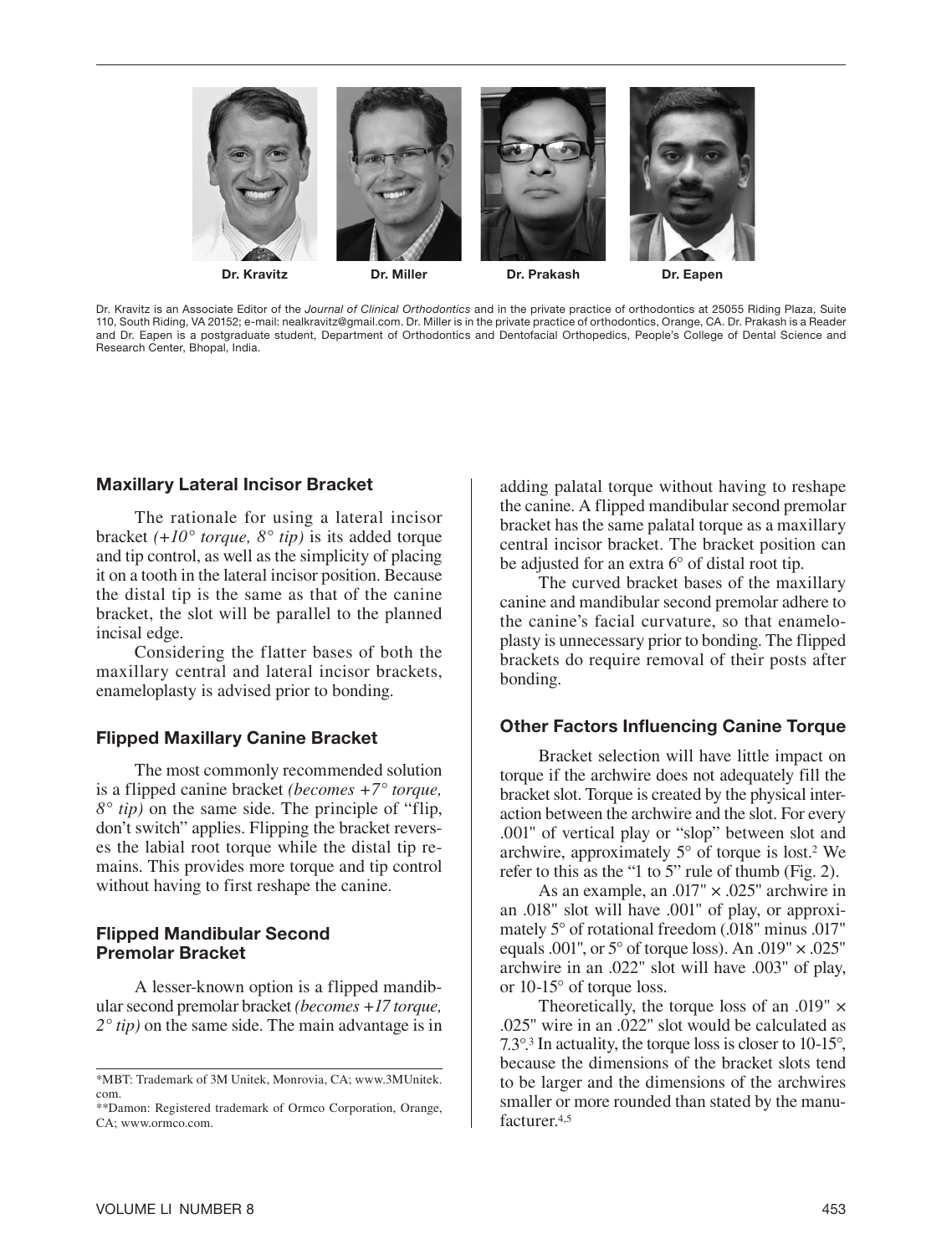

Fig. 2 "1 to 5" rule of thumb: for every .001" of vertical play between bracket slot and archwire, about 5° of effective torque is lost. .017" × .025" archwire in .018" slot will have .001" of play, or about 5° of rotational freedom. Theoretically, .019" × .025" archwire in .022" slot will have .003" of play, or 10-15° of rotational freedom. Wire performs better than expected in clinical use, presumably due to residual tip, which remains uncorrected at time of wire placement.10

Some of the torque loss inherent in the wireslot interface is regained during the detailing phase by extruding the canine and moving it labially. Canine extrusion helps achieve a natural-looking gingival architecture, though it may cause traumatic occlusal contact with the mandibular incisors. Placing a labial step-out bend in the archwire will help avoid excessive contact and add palatal root torque to the canine<sup>6</sup> (Fig. 3).

Various other factors influence canine torque irrespective of bracket selection. These include archwire material,<sup>7</sup> bracket material,<sup>8</sup> type of ligation,9 interbracket distance, and individual variability of biology and tooth morphology. Depending on the case, auxiliary springs or torquing bends may still be needed.

At relatively low torque angles—including the bracket prescriptions described here—the archwire material makes little difference in the expression of canine torque. At higher torque angles (>24°), stainless steel wires yield twice the torque expression of beta titanium and three times that of nickel titanium.7 If differential torque is placed in



Fig. 3 Labial step-out bend in archwire adds palatal root torque and reduces occlusal trauma on mandibular incisors while improving interproximal contact between central incisor and canine.<sup>2</sup> In this image, flipped canine bracket is placed on relocated canine.

the archwire only at the canine, the torsional force from stainless steel may be excessive. Beta titanium is a better solution for extreme torquing bends.

# **Conclusion**

The choice of bracket for a relocated maxillary canine should be based primarily on two factors: the palatal torque and the shape of the bracket base. A flipped canine bracket is commonly recommended, but it may not provide sufficient torque. A lateral incisor bracket provides slightly greater torque, and a central incisor bracket even more, but enameloplasty is generally required prior to bonding. If you prefer delaying enameloplasty until the end of treatment and significant torque is needed, consider using a flipped mandibular second premolar bracket.

The torque of the relocated canine bracket also depends on archwire thickness, among other factors. To minimize torque loss, advance to an .017" × .025" archwire for an .018" slot or an .019" × .025" archwire for an .022" slot.

Those interested in learning more about esthetics in canine-lateral incisor substitution cases should read the landmark JCO article by Rosa and Zachrisson<sup>6</sup>